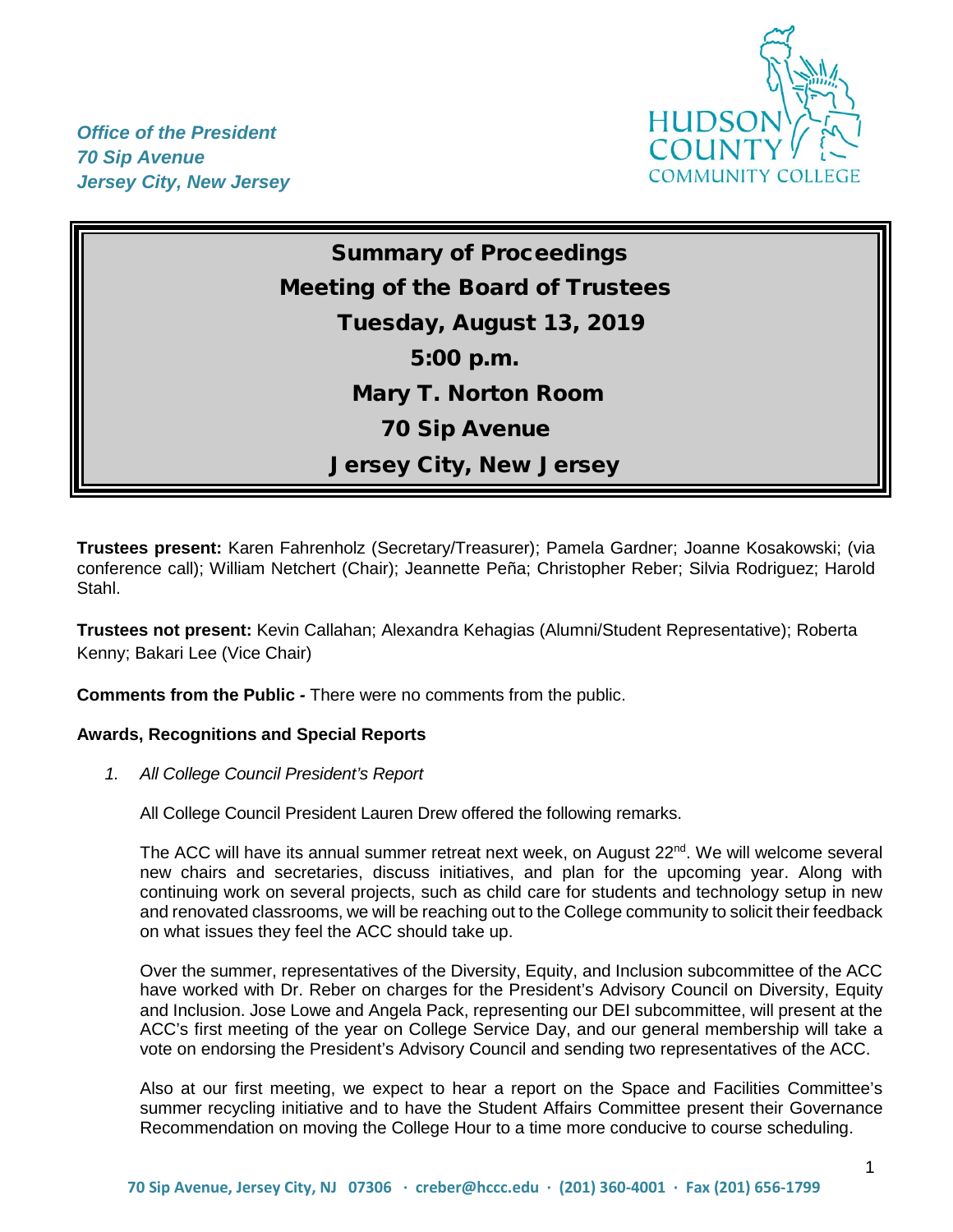### *2. President's Report*

President Reber offered the following remarks.

Good Evening, Trustees. It's great to be back together again! Lauren, thank you for your remarks, and welcome to your new leadership role.

I'd like to begin by inviting Executive Vice President Eric Friedman, and Dean of Workforce and Continuing Education Lori Margolin, to recognize a valued colleague, Hudson County Workforce Development Board Chair, and Director of Workforce Development and Grants for RWJBarnabas Health, Lourdes Valdes.

## *Eric Friedman addressed the Board.*

Thank you, Dr. Reber, and good evening to members of the Board. I am so pleased to introduce Lourdes Valdes, Director of Workforce Development and Grants for RWJBarnabas Health. She was previously with Jersey City Medical Center, which is now part of the RWJBarnabas umbrella.

Lourdes is also Chairperson of the Hudson County Workforce Development Board and is a true supporter of HCCC's workforce efforts. She has been instrumental in bringing the WDB meetings to HCCC.

We spend a lot of time and energy at the community college in working to break down barriers to student success. Lourdes spends a lot of her time working to break down barriers to her staff's career mobility. She actively creates programs and partnerships that promote career mobility.

I wanted to publicly recognize her for her efforts on behalf of the workforce development students of Hudson County. Lori Margolin has a few words to say about the programs we are partnering on with Lourdes.

#### *Lori Margolin offered the following remarks.*

I just want to thank you, Lourdes, for your partnership and passion for building career pathways for the residents of Hudson County and others in the state. Just to share a few of the programs that we work on together: we developed an EMT program last fall; we are currently working on our Patient Access Representative Program; and we are looking forward to working on our apprenticeship program for paramedics.

*Eric Friedman and Lori Margolin Presented a Plaque to Lourdes Valdes.*

#### *Lourdes Valdes offered remarks.*

Thank you, Lori, Eric, President Reber and the Board of Trustees for your support in the work that we are doing to bring more programs to Hudson County. Lori Margolin, Catherina Mirasol and Samaya Yashayeva have been instrumental in creating a vision and making it come true. Without any concerns or worries, I trust them fully with the work they do. We have been able to hire, appoint, and promote many Hudson County residents. Hudson County Community College has become friend and family.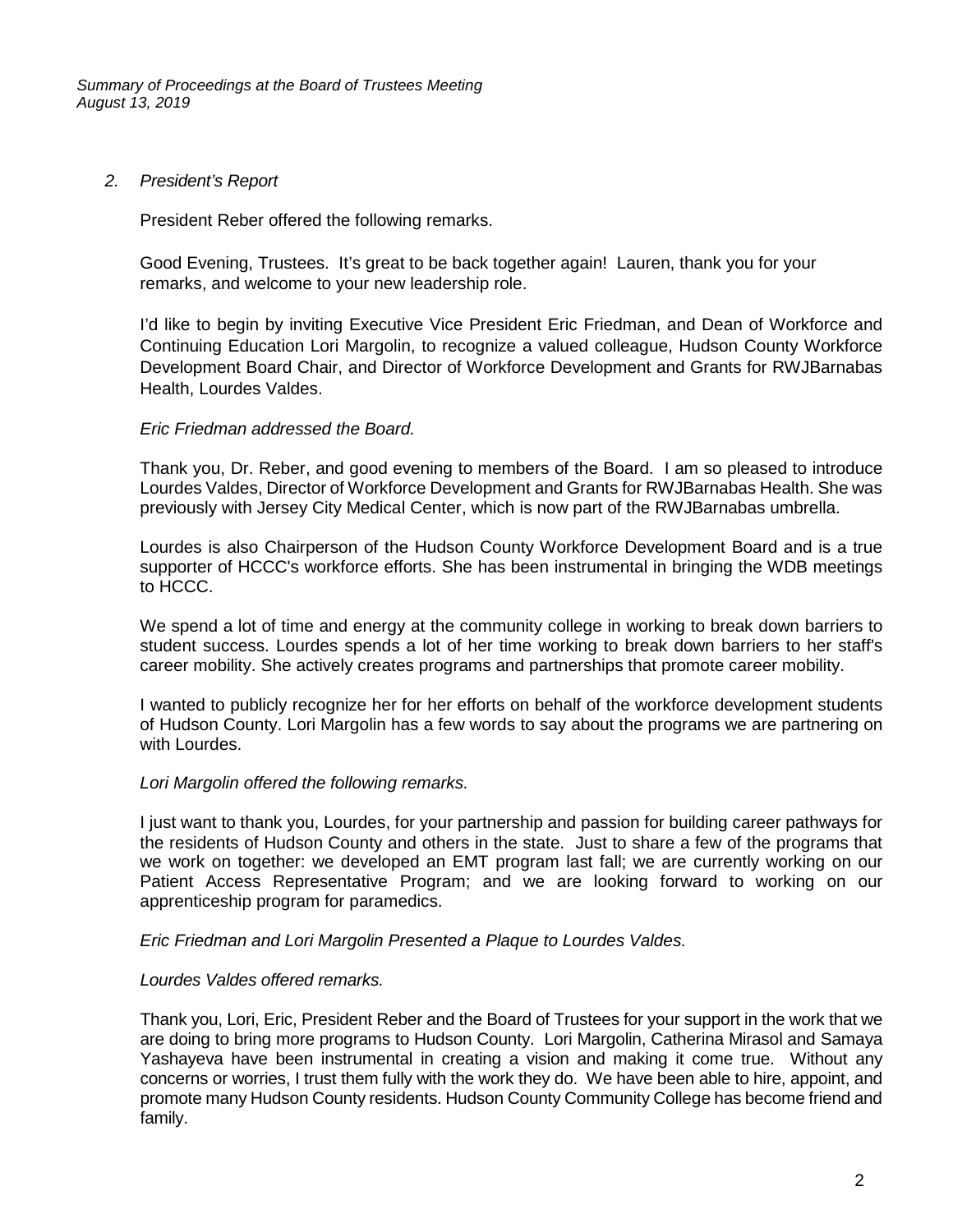*President Reber resumed his remarks.*

Lourdes, thank you for your leadership for our community, and your partnership with us at Hudson County Community College!

This evening we are delighted to welcome John Scanlon, our new Executive Director of Institutional Research. John brings significant planning and IR expertise and more than 15 years of experience at Princeton, Harvard, MIT, Columbia, and other institutions. Welcome, John! Would you like to say a few words?

## *John Scanlon offered remarks.*

Thank you, President Reber, for the warm welcome. It echoes the warm welcome I have received from my colleagues. I am excited to be at HCCC!

## *President Reber resumed his remarks.*

Thanks, John.

Last week you received my annual report, which highlights many important outcomes of the work of the HCCC community during the past year. It was a year that brought change, challenge, and significant accomplishment. And since we last met, a number of important things have happened. You have heard about most or all of them, but since it's our first time together in two months, I'll mention just a few in my remarks today.

First, allow me to publicly congratulate Board Chair Bill Netchert, who has been chosen by the Association of Community College Trustees (ACCT) to receive the ACCT 2019 Northeast Region M. Dale Ensign Trustee Leadership Award. This prestigious award recognizes Bill's years of exemplary leadership on the HCCC Board of Trustees, and in support of the College. He will be presented the award at the October ACCT Leadership Congress in San Francisco. And as the recipient of this award for the northeast region of the United States, Bill will also be considered for the national Trustee of the Year Award, which will be announced at the conference. Congratulations, Bill!

Since we last met, we were officially notified of our full eight-year reaccreditation by the Middle States Commission on Higher Education. There are no required follow-up reports, and the College received multiple commendations from Middle States. We celebrate how everyone in our College community came together to realize this wonderful outcome, so congratulations to all of us!

We were also notified recently of the approval by Middle States of our Substantive Change request to offer full degree programs at our new Secaucus Site.

And we further celebrate the full reaccreditation of our Culinary Arts Institute by the American Culinary Federation Educational Foundation, including new program accreditations in baking and pastry. These new accreditations bring the total number of HCCC accredited programs to eight. Additional program accreditation applications are under consideration in medical assisting, business administration, engineering, and our early college program. We congratulate, and thank, Associate Dean Paul Dillon, Marissa Lontoc and other Culinary Arts faculty and staff, and Heather DeVries, for their leadership.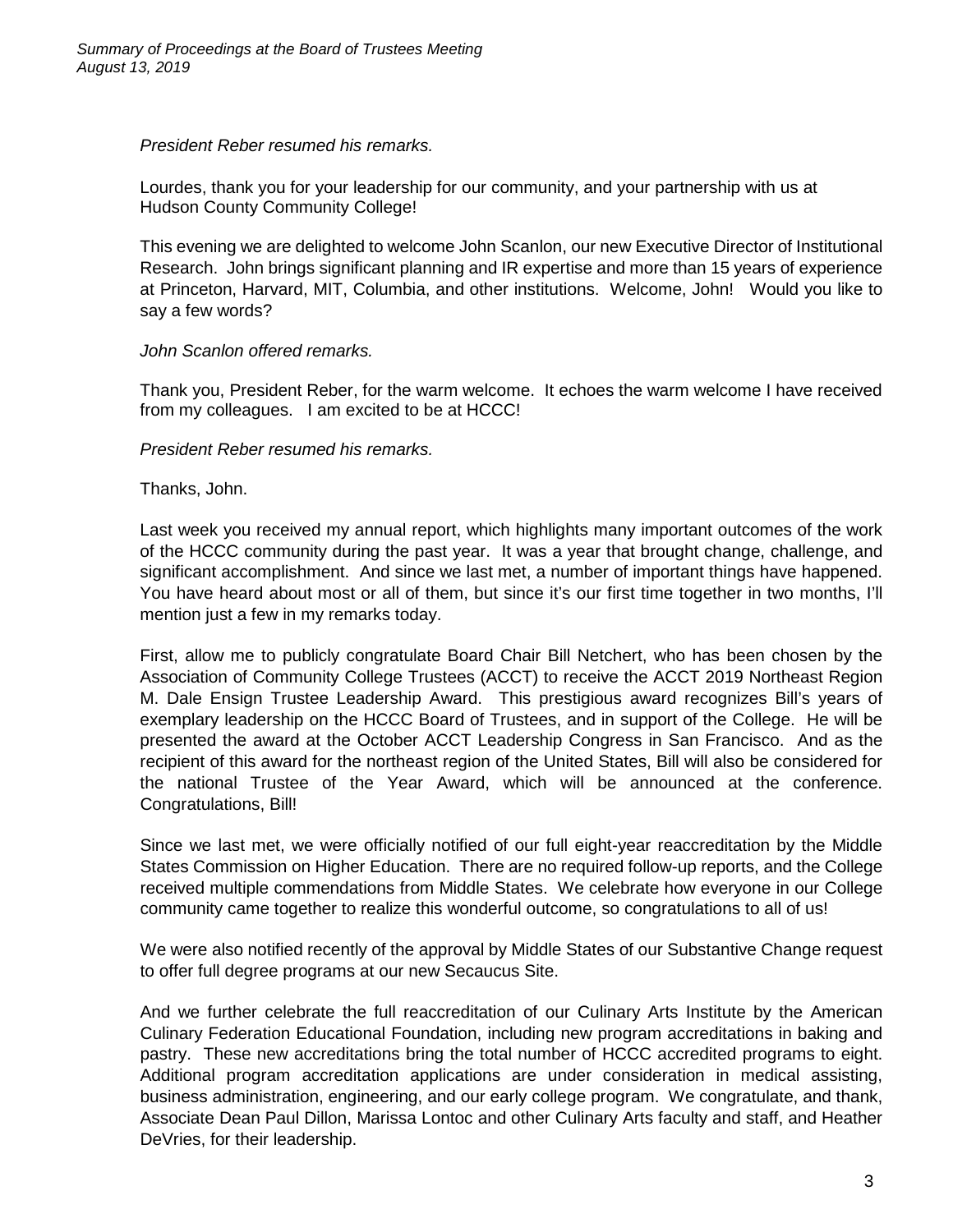We continue to engage the College community around our shared vision for continuous improvement in the areas of diversity, equity, and inclusion. Recently I shared with you a draft statement pertaining to the College's commitment to DEI, and the composition and charges for our new President's Advisory Council on DEI. I thank Vice Chair Bakari Lee for his suggestions related to the document and his input during several previous meetings about this work.

The draft DEI document has been discussed to date in our President's Executive Council, with officers and representatives of our All College Council, the director and staff of our Educational Opportunity Fund, and soon it will be discussed in a Town Hall Meeting, at College Service Day, and the first meeting of our All College Council on August 28. The new DEI Advisory Council will provide leadership and support for ongoing engagement, discussion, and professional development throughout our College community, the development of a Strategic Plan for DEI, annual action plans, and the continuing assessment and refinement of our collective efforts.

I'm pleased to share that our Student Center renovation project is progressing very well and is now on schedule for completion at the end of this calendar year.

The project to replace the North Hudson Campus roof has been delayed by late receipt of permits that is beyond our control, but construction is now about to begin. The good news is that we are beginning construction and will have a new roof that should solve perennial leakage problems at our North Hudson Campus. The bad news is that the slow start means that construction will continue through the month of September and into the new academic year. I thank Dr. Friedman, North Hudson Campus Executive Director Yeurys Pujols, Executive Director of Engineering and Operations Ilya Ashmyan, and all of our colleagues at the North Hudson Campus for their continued leadership, cooperation and understanding.

We are making good progress in our work with iFactory to completely redesign our website with the latest technology. We are having regular meetings and are currently reviewing content throughout the site. Recently we were delighted to receive an anonymous and very timely gift of \$155,000 in support of this project. I thank Vice President for External Relations and Special Counsel to the President, Dr. Nicholas Chiaravalloti, for his strong efforts to bring this gift to fruition.

I'm also pleased to share that, subject to your approval this evening, we have retained a new Digital Marketing Manager. Andres Valencia possesses superior skills in the areas of videography and the use of social media in marketing.

I'm delighted to share that we have submitted a \$3 million, five-year, Title V grant application for Hispanic Serving Institutions. If funded, the grant will support the continued development of our "Guided Pathways" work. We expect to receive notification of the outcome of this grant application in September. Kudos to Yeurys Pujols, Nicholas Chiaravalloti, Sean Kerwick and Nydia James in our grants office, Chris Wahl, and other academic colleagues, for their leadership.

We are looking forward to the first campus visit of our *Achieving the Dream* Leadership Coach, Dr. Mary Fifield, and Data Coach, Dr. Rene Garcia. They will be here August 27 and 28 and will engage with faculty, staff and students on both campuses. They will also participate in our College Service Day on August 28. Our HCCC *Achieving the Dream* Steering Committee is comprised of about 30 faculty, staff, and students, and is co-chaired by Associate Dean of Student Success, Dr. Sheila Dynan, and Assistant Dean of Curriculum and Academic Assessment, Heather DeVries.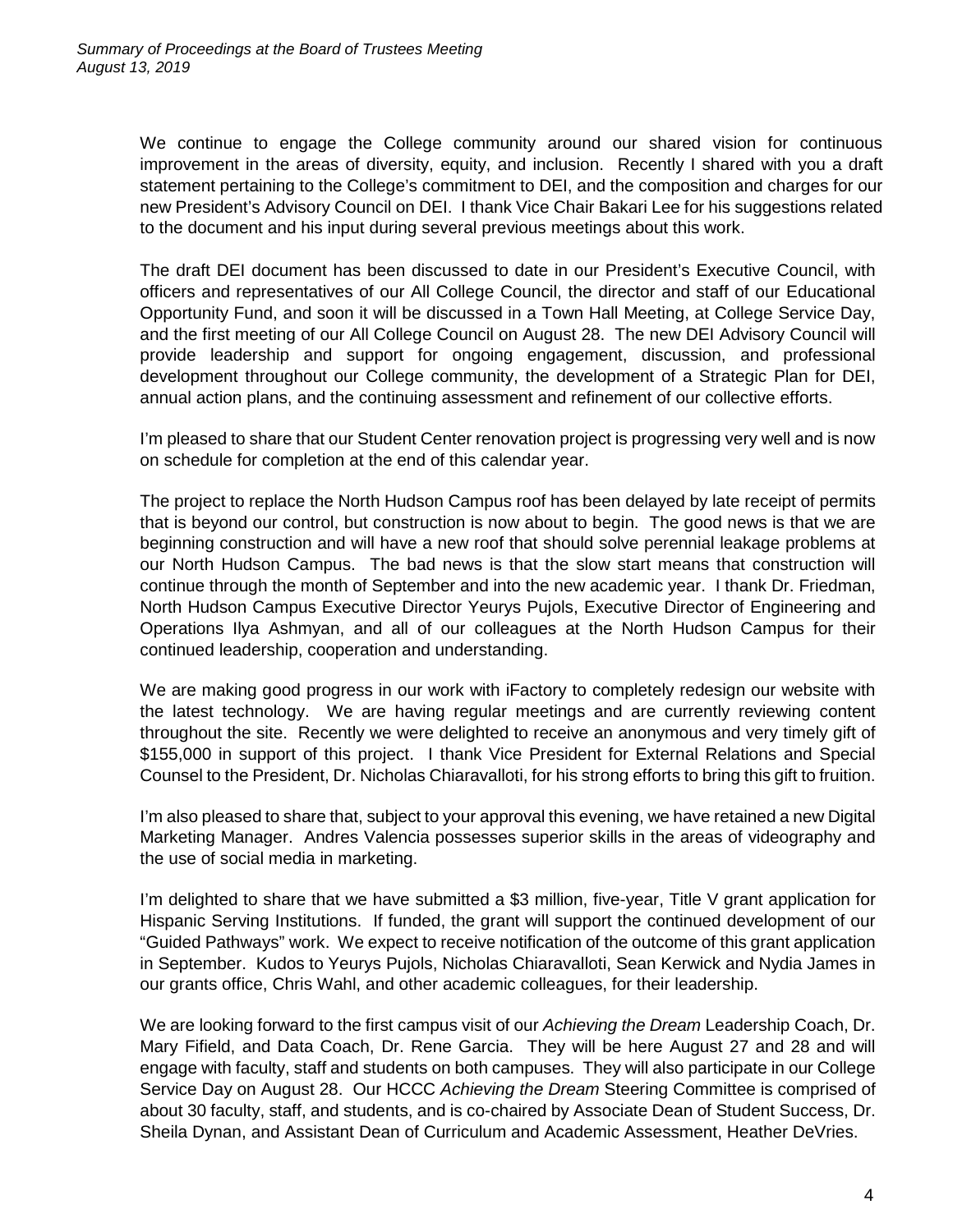I have asked Heather to provide a brief update on our student success agenda and our early engagement with *Achieving the Dream*, after which I'll return with some concluding remarks.

# *Heather DeVries offered remarks.*

HCCC became an Achieving the Dream member college last January after Dr. Karen Stout visited campus and an overwhelming majority of survey respondents voted in favor of HCCC joining ATD. Our hope is that ATD will provide a framework through which we can organize our various student success initiatives.

Since joining ATD, twelve faculty and staff attended ATD's flagship DREAM conference last February in Long Beach, California, where we learned about ATD's commitment to helping colleges build capacity in service of breaking down barriers to student success. We also had an opportunity to meet our Leadership and Data Coaches, Dr. Mary Fifield and Dr. Rene Garcia, respectively. Mary and Rene bring a wealth of experience to HCCC. Collectively, Mary and Rene bring to the table over fifty years of experience working with deeply urban community colleges and their students.

In June, eight Dream Team Members attended *Achieving the Dream's* College Kickoff Institute for New Member Colleges in Phoenix, Arizona, where we engaged in four working sessions with Mary and Rene. In these working sessions, we reviewed data that we had provided ahead of Kickoff, particularly around the metrics of:

- o **Early momentum** Are students engaging with the college and starting off strongly?
- o **Early engagement** Are students engaging early and successfully?
- o **Persistence** Are students getting on and staying on pathways and building additional momentum in the first year?
- o **Completion** Are students completing a credential?

Going forward, we will disaggregate the data and deconstruct these student success metrics along different demographic segments in order to most clearly see where there are opportunity gaps.

Since returning from the Kickoff Institute, we have been reviewing our own data. A big thank you to John Scanlon. Our immediate priorities are to create a data-rich environment and build data literacy; and engage the HCCC community. Five students are members of the Dream Team.

Drs. Fifield and Garcia will make their first of three visits to HCCC this year at the end of this month. This visit will offer several opportunities for engagement with the college community. They will meet with more specialized groups like the Dream Team and the PEC. There will also be two Town Hall Meetings in which the HCCC community will be able to ask questions and provide Mary and Rene with information about HCCC. Year 1 is a planning year in which we will continue to dive into student success metrics – focusing on where there are opportunity gaps (equity gaps), and where there are success stories to be studied and adopted.

We will submit an action plan in June 2020 that will then inform our work in Years 2 and 3.

*President Reber resumed his remarks.*

Thank you, Heather.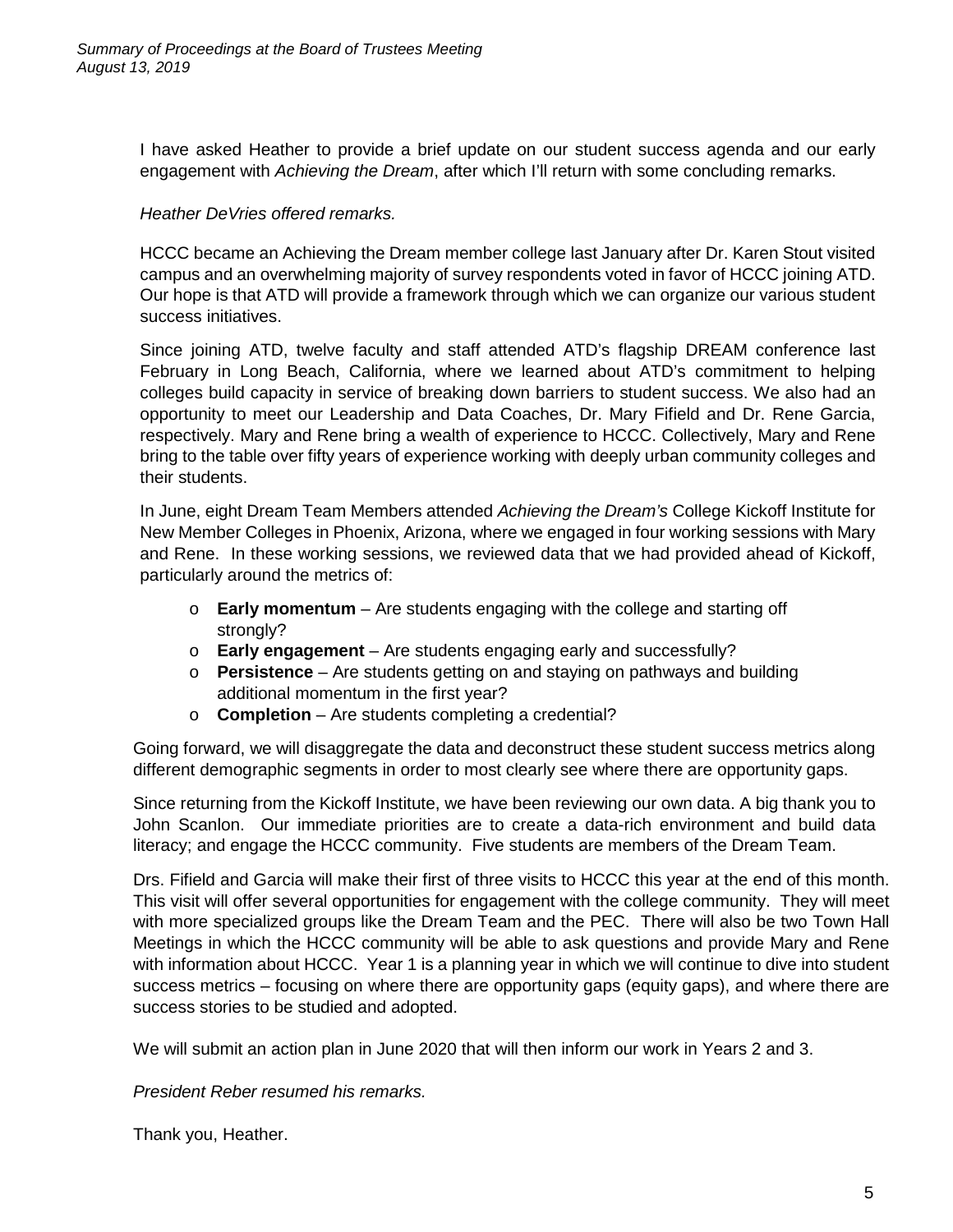I'm pleased to share that we are making good progress with enrollment at our new site at the Frank Gargiulo Campus of the Hudson County Schools of Technology in Secaucus under the leadership of Executive Director Chris Conzen and with the support of his team that is now in place there; and, of course, with the support of our partners at the High Tech High School. 23 students have enrolled so far in our first evening credit course offerings to the community at the Secaucus Site, and this number is growing with six weeks to go before the start of classes there. Our "Early College" enrollment of High Tech High School students in Secaucus is also moving ahead in full force. We are planning a ribbon cutting event with HCCC and Schools of Technology faculty, staff, and students, Chairman Netchert, County Executive DeGise, and others in early September.

Yesterday we interviewed the first of five finalists for our new Vice President for Advancement and Communications position. The remaining four candidates will interview next week. The candidates are spending a full day on campus, meeting with all College constituencies and our HCCC Foundation Board.

This concludes my remarks. As always, I will be happy to entertain questions and/or comments.

## *Regular Monthly Reports and Recommendations*

- *1.* Minutes of the Regular Meeting of June 11, 2019 were approved.
- 2. Gifts, Grants, and Contracts Report

The College has received the following gift.

## **Title: Hudson County Community College Website Redesign Project**

**Agency:** "Anonymous"

**Purpose of Grant:** The funds are designated to support the website redesign project.

**College Administrators:** HCCC Foundations and Grants Offices

**Award Amount:** \$155,200

The following actions were taken concerning **fiscal, administrative, lease and capital recommendations** brought forward by the Administration and endorsed by the Finance Committee.

- 1. Resolution Authorizing Award of Exterminating Services for Facilities Department for FY2020 to Bayonne Exterminating, of Bayonne, New Jersey, at a cost not to exceed \$30,000.00, was approved.
- 2. Resolution Approving Contract for Floor Mat Cleaning Services for FY2020 from Cintas, at a cost not to exceed \$34,000.00, was approved.
- 3. Resolution Authorizing Purchase of Kitchen Equipment Cleaning Services for Culinary Conference Center for FY 2020 from Commercial Kitchen Cleaning Inc. of Wayne, New Jersey, at a cost not to exceed \$19,770.00, was approved.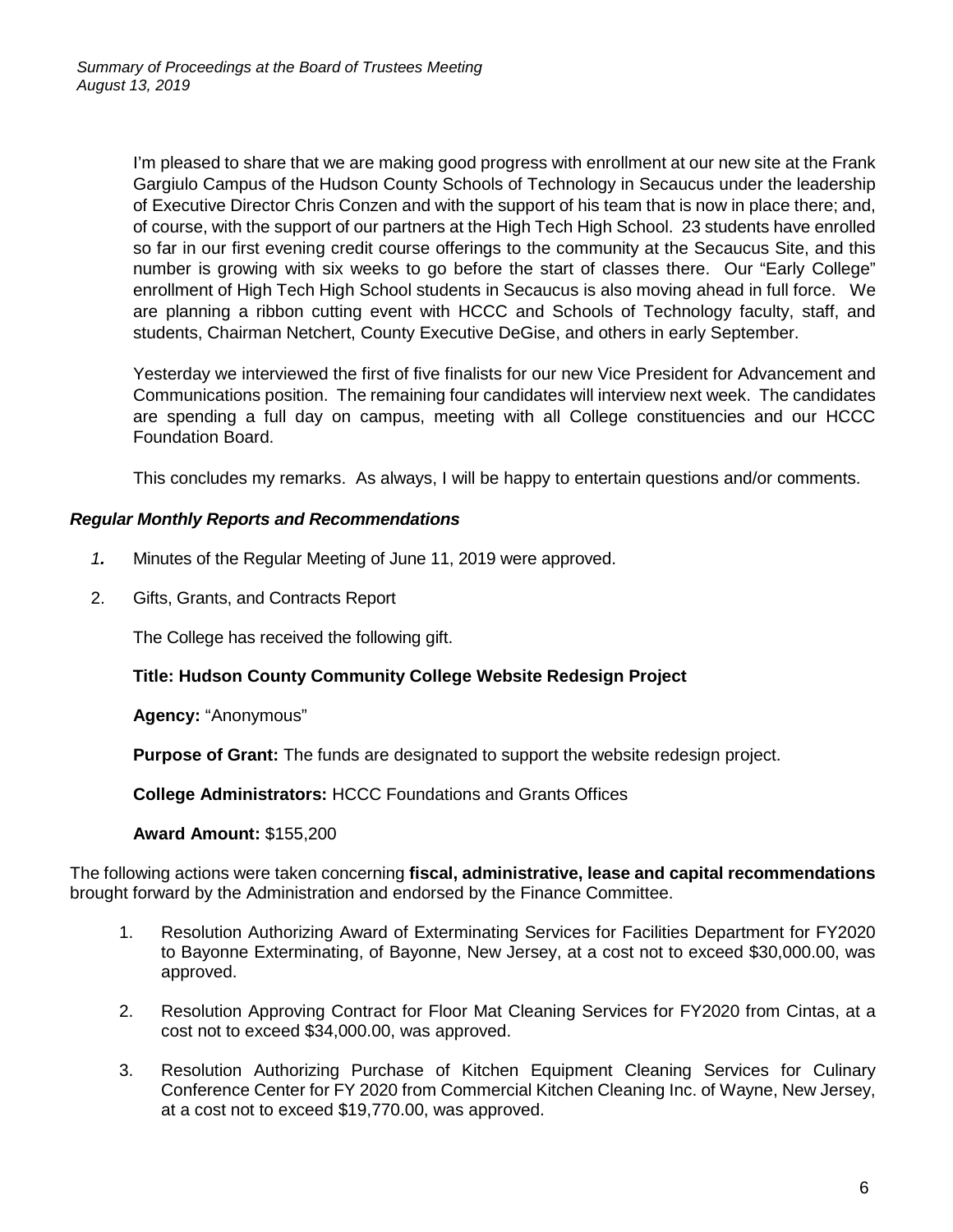- 4. Resolution Authorizing Purchase of Ground Maintenance Services for Journal Square Campus for FY2020 from Hufnagel Design and Construction Group of North Bergen, New Jersey, at a cost not to exceed \$34,000.00, was approved.
- 5. Resolution Authorizing Award of Contract for Construction/Maintenance Supplies for FY2020 to Tsigonia Paint Sales of Jersey City, New Jersey, at a cost not to exceed \$34,000.00, was approved.
- 6. Resolution Authorizing Award of Contract for Facilities Department Supplies and Equipment for FY2020 to Grainger of Cranford, New Jersey, at a cost not to exceed \$60,000.00, was approved.
- 7. Resolution Authorizing Purchase of Generator Service Contract for Gabert Library, North Hudson Campus, and STEM Building for FY2020 from Aggressive Power Systems of Wall Township, New Jersey, at a cost not to exceed \$25,000.00, was approved.
- 8. Resolution Authorizing Award of Contract for Janitorial Supplies for FY2020 to Allen Paper & Supply Co. of Morristown, New Jersey, at a cost not to exceed \$34,000.00, was approved.
- 9. Resolution Authorizing Purchase for Pipe Re-Installation Services from Thermal Piping, Division of GBI Inc. of Wrightstown, New Jersey, at a cost not to exceed \$20,425.00, was approved.
- 10. Resolution Approving Negotiation for the Lease of Premises in the North Hudson Higher Education Center Condominium, was approved.
- 11. Resolution Authorizing Renewal of College Campus-Wide Software License Agreement with GHA Technologies, Inc. of Phoenix, Arizona, at a cost not to exceed \$73,792.00, was approved.
- 12. Resolution Authorizing Purchase of Specialty Food Products for FY2020 from Baldor Specialty Foods Inc. of Bronx, New York, at a cost not to exceed \$60,000.00, was approved.
- 13. Resolution Authorizing Purchase of Seafood Products for Culinary Conference Center for FY2020 from Blue Ribbon Fish Co. Inc. of Bronx, New York, at a total cost not to exceed \$50,000.00, was approved.
- 14. Resolution Authorizing Purchase of Dairy Products for Culinary Conference Center for FY2020 from Dairyland USA Corporation of Bronx, New York, at a total cost not to exceed \$50,000.00, was approved.
- 15. Resolution Authorizing Purchase of Specialty Food Products for Culinary Conference Center for FY2020 from Driscoll Foods of Wayne, New Jersey, at a total cost not to exceed \$25,000.00, was approved.
- 16. Resolution Authorizing Purchase of Specialty Meat Products for Culinary Conference Center for FY2020 from Green Tree Packing Co. of Passaic, New Jersey, at a total cost not to exceed \$40,000.00, was approved.
- 17. Resolution Authorizing Purchase of Baking Equipment for Culinary Conference Center for FY2020 from Erika Record LLC of Clifton, New Jersey, at a total cost not to exceed \$26,885.00, was approved.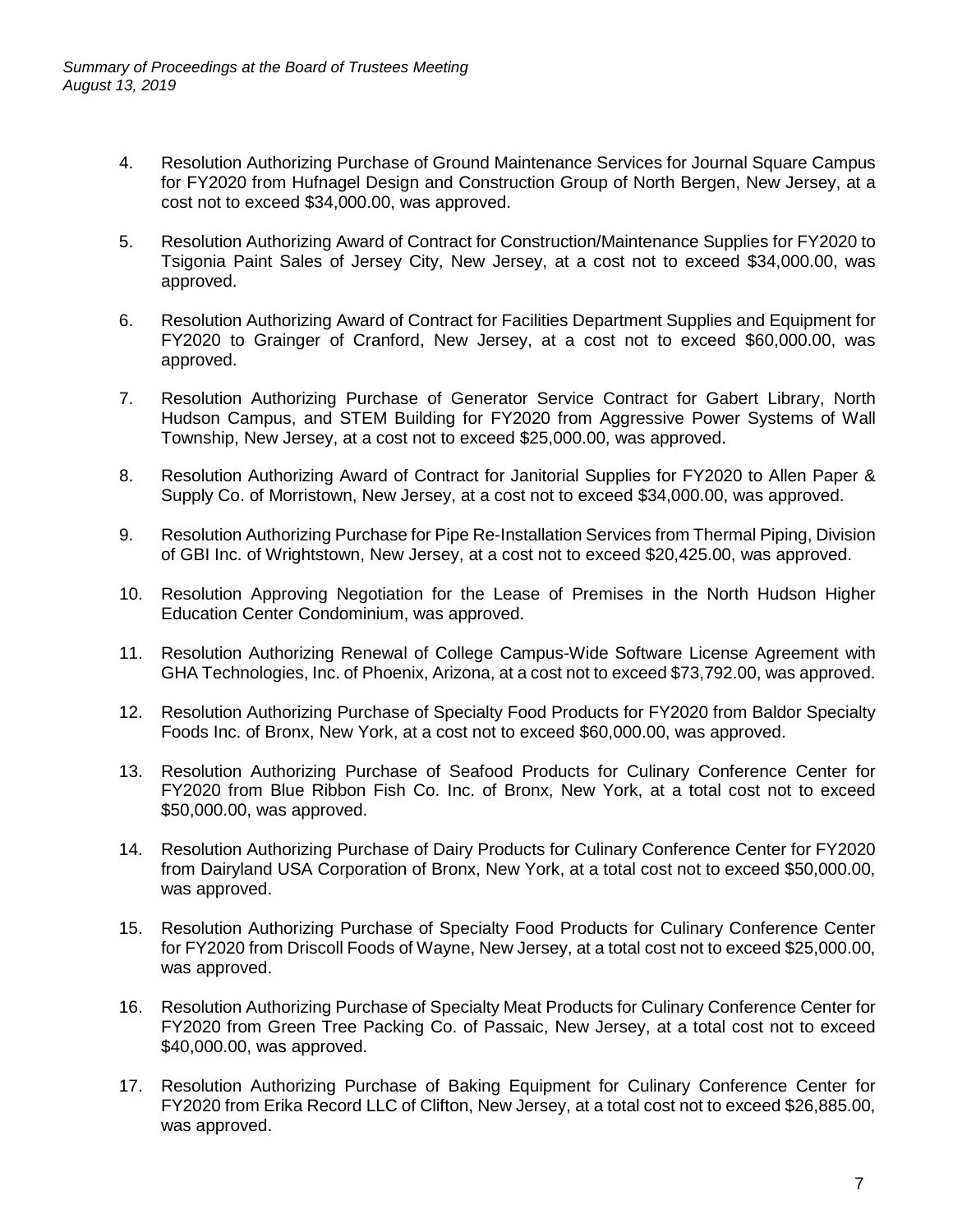- 18. Resolution Authorizing Purchase of Chiller/Freezer Equipment for Culinary Conference Center for FY2020 from Sam Tell Co. of Jersey City, New Jersey, at a total cost not to exceed \$28,816.00, was approved.
- 19. Resolution Approving Agreement between Hudson County Community College and Hoboken Charter School, effective Fall 2019, was approved.
- 20. Resolution to Establish and Revise Laboratory and Practicum Fees for the Associate in Science Degree Program in Radiography, effective Fall 2019, was approved.
- 21. Resolution Authorizing Proposed Fee for On-Line Biology Coursework Laboratory Kit, effective Fall 2019, was approved.
- 22. Resolution Authorizing Grant Funding for Supplies, Equipment, and Professional Development from Alpha Medical Equipment of Rochester, New York, at a cost not to exceed \$43,000.00, was approved.
- 23. Resolution Awarding Contract for Dental Insurance for the period of July 1, 2019, through June 30, 2021, to Delta Dental, was approved.
- 24. Resolution Authorizing Temporary Staffing for Office of Human Resources for FY2020 from Office Team-Robert Half of Jersey City, New Jersey, at a cost not to exceed \$80,000.00, was approved.
- 25. Resolution Authorizing Contract for Training and Professional Development from Salome Heyward & Associates of Sagamore Beach, Massachusetts, at a cost not to exceed \$48,750.00, was approved.
- 26. Resolution Authorizing Contract for Behavioral/Intervention Training to NCHERM Group, LLC of Berwyn, Pennsylvania, at a cost not to exceed \$25,000.00, was approved.
- 27. Resolution Authorizing Public Relations Support for FY2020 from Jones & Associates Communications, Inc. of Jersey City, New Jersey, for \$7,500 per month (\$90,000 annualized), was approved.

The following actions were taken regarding **personnel recommendations** brought forward by the Administration and endorsed by the Personnel Committee.

- 1. The resignations of a Human Resources Administrator, Financial Aid Assistant, Dean of Instruction, Assistant Controller, and PC Technician, were accepted.
- 2. Appointments were made for three Instructors of English.
- 3. Staff were appointed to the following full-time positions: Student Success Coach; Administrative Assistant; Executive Administrative Assistant, Finance; Programming Coordinator; Safety & Security Coordinator; Career Coach; College Lecturer/Clinical Specialist, Medical Surgical Nursing; Evening, Weekend, Off-site Programs Coordinator; Associate Director of Counseling and Wellness; Business Developer; Librarian; Digital Services Marketing Manager.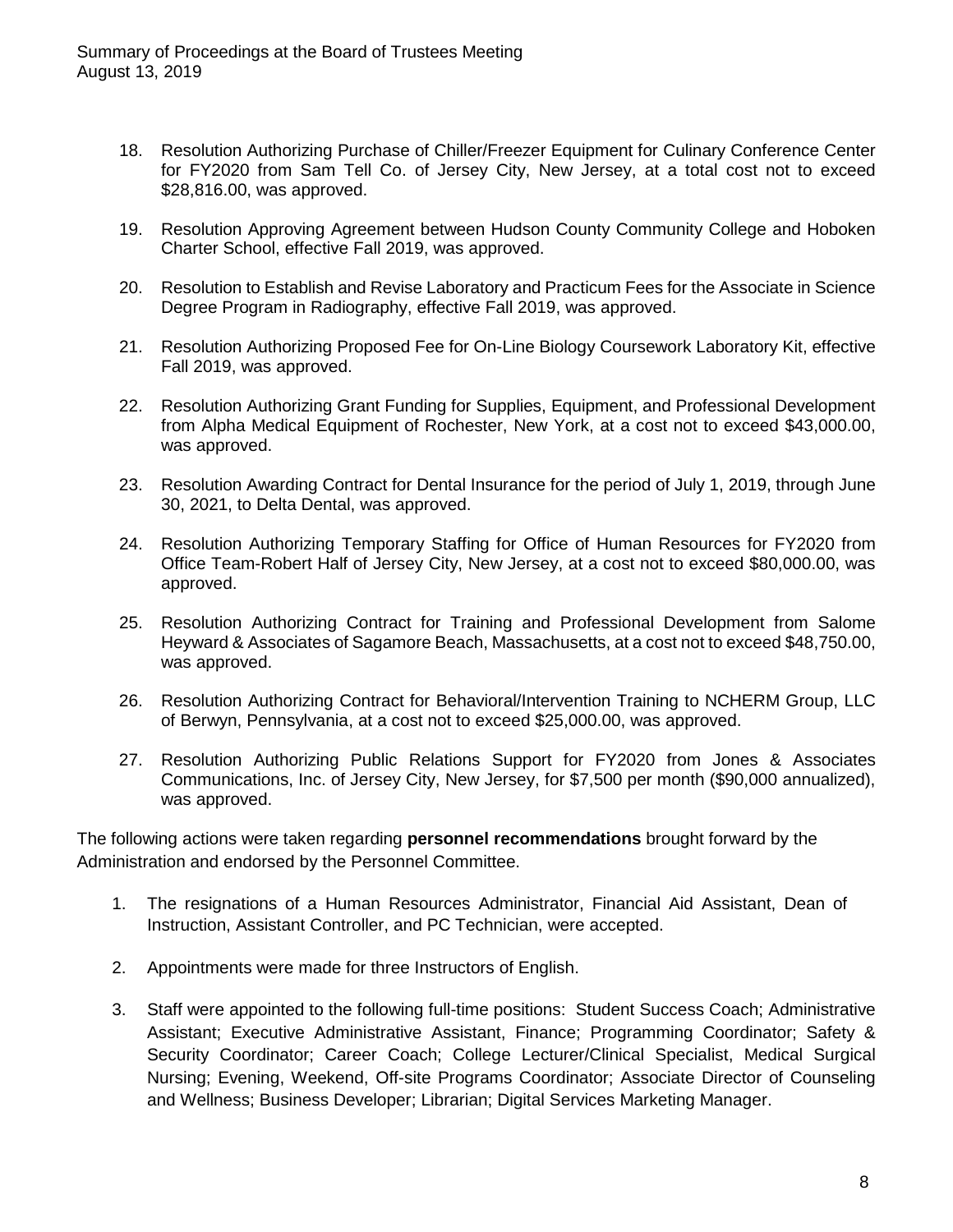- 4. Appointments were made to the following Temporary Full-time Assignments Effective Until December 23, 2019: Instructor, ESL; CCOG Retention Counselors (2); CCOG Enrollment Services Assistant; Exercise Science/Personal Fitness Instructor; Instructors, ESL (2); Interim Associate Dean of English & ESL; Research Analyst, Institutional Research; Interim Dean of Instruction; Communications Assistant.
- 5. Modifications of Staffing Table for FY2020 Effective August 14, 2019, were approved.
- 6. Appointment of New and Continuing Part-time Hires Effective August 14, 2019 through August 13, 2020, were approved.
- 7. Appointment of New Hire Adjuncts for Fall 2019, were approved.
- 8. Resolution Authorizing Consultant Services for Reviewing the Proposed Bachelor in Applied Science in Culinary Arts Program to Michael Carmel, Department Head, Culinary Institute of Charleston at Trident Technical College, at a cost not to exceed \$2,975.00, was approved.
- 9. Resolution Authorizing Consultant Services for Reviewing the Proposed Liberal Arts Interdisciplinary Program to Naomi Stubbs, Associate Professor, LaGuardia Community College, City University of New York, at a cost not to exceed \$2,000.00, was approved.
- 10. Resolution Authorizing the Award of Event and Program Coordination Consultant Services for the Division of Continuing Education and Workforce Development to Lauren Cusolito, at a cost not to exceed \$12,750.00, was approved.
- 11. Resolution Authorizing the Award of Title VI Picking Up the Pace Grant to Elizabeth Nesius, HCCC Associate Dean of English and ESL, at a cost not to exceed \$5,000.00, was approved.
- 12. Resolution Authorizing an Update of the Hudson County Community College Non-Discrimination/Anti-Harassment Policy, was approved.

The following actions were taken regarding **academic and student affairs** as brought forward by the Academic and Student Affairs Committee.

- 1. Proposal to Establish Fee for Online Coursework in Biology, was approved.
- 2. Proposal to Establish or Revise Laboratory and Practicum Fees for the Associate in Science Program in Radiography, was approved.
- 3. Proposed Agreement between Hudson County Community College Early College Program and Hoboken Charter School to offer HCCC Credit Courses to Hoboken Charter School Students, was approved.
- 4. Proposed Service Animal Policy, was approved.

Chairman Netchert made the following statement during **new business**.

Thank you, President Reber, for congratulating me as the recipient of the ACCT 2019 Northeast Region M.